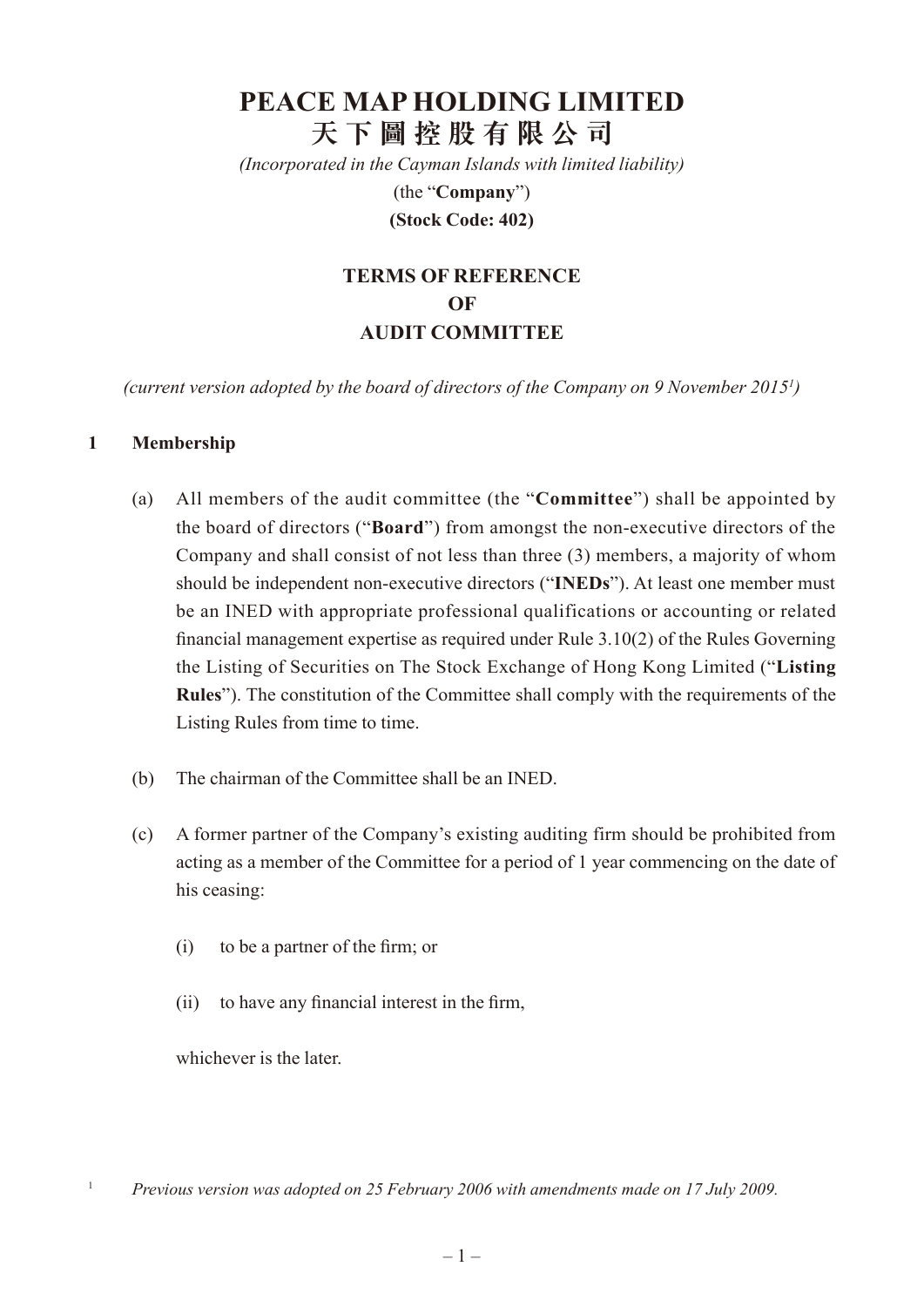#### **2 Attendance at Meetings**

- (a) The quorum for a meeting of the Committee shall be any two members. Each member shall carry one vote and in case of a tied resolution, the chairman shall have an extra vote to make on deciding a resolution.
- (b) The chairman of the Board and the finance director shall normally attend meetings of the Committee. A representative of the external auditors shall be invited to attend the Committee meetings where appropriate. Other staff who have specific responsibility for an area under review may also be invited to attend.
- (c) The company secretary shall be the secretary of the Committee who should attend all meetings of the Committee.
- (d) Members of the Committee may participate in a meeting of the Committee by means of telephone conference or similar communications equipment by means of which all persons participating in the meeting can hear each other and participation in a meeting pursuant to this provision shall be deemed to be presence at such meeting.

# **3 Frequency of Meetings**

Meetings shall be held not less than two times a year. The external auditors or any members of the Committee may request a meeting if they consider that one is necessary and upon the receipt of such request, the secretary of the Committee shall convene such a meeting as soon as reasonably practicable and having regard to the convenience of all members with priority given to the INEDs.

# **4 Committee's Resolutions**

- (a) Resolutions of the Committee at any meetings shall be passed by a majority of votes of the members of the Committee present.
- (b) A resolution in writing signed by all the members of the Committee shall be as valid and effectual as if it had been passed at a meeting of the Committee and may consist of several documents in like form each signed by one or more of the members of Committee. Such resolution may be signed and circulated by fax or other electronic communications. This provision is without prejudice to any requirement under the Listing Rules for a Board or Committee meeting to be held.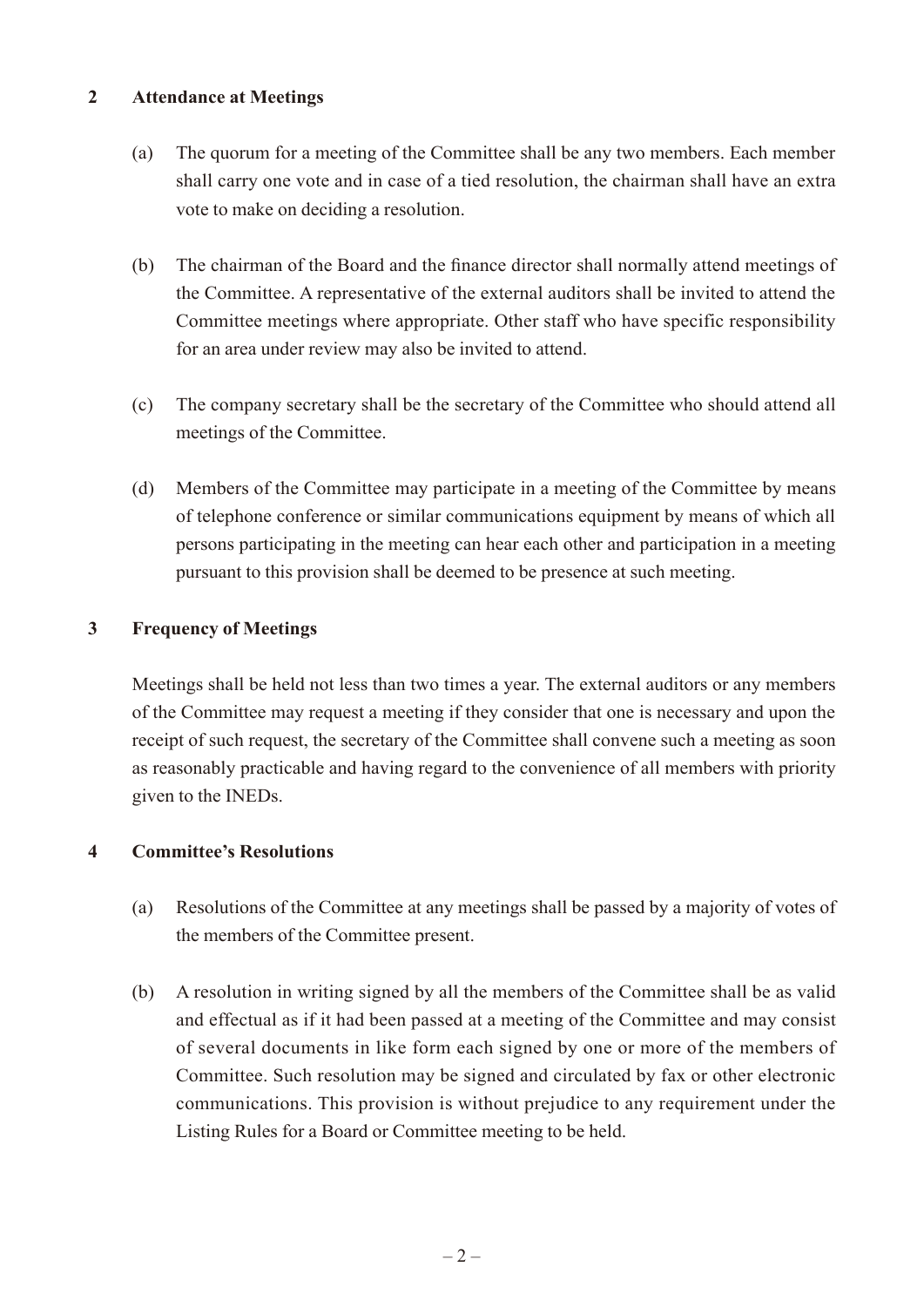# **5 Authorities**

- (a) The Committee is authorised by the Board to investigate any activity within its terms of reference. It is authorised to seek any information it requires from any employee or executive director and such persons are directed to co-operate with any request made by the Committee.
- (b) The Committee is authorised by the Board, and at the reasonable expense of the Company, to obtain outside legal or other independent professional advice and to secure the attendance of outsiders with relevant experience and expertise if it considers this necessary.
- (c) The Committee shall report to the Board any suspected frauds or irregularities, failures of internal control or suspected infringements of laws, rules and regulations which come to its attention and are of sufficient importance to warrant the attention of the Board.
- (d) Where the Board disagrees with the Committee's view on the selection, appointment, resignation or dismissal of the external auditors, the Committee should arrange to include in the corporate governance report in the annual report of the Company an explanation of the Committee's view and the reasons why the Board has taken a different view.
- (e) The Committee shall be provided with sufficient resources to discharge its duties.

#### **6 General Responsibilities**

- (a) The Committee shall review arrangements employees of the Company can use, in confidence, to raise concerns about possible improprieties in financial reporting, internal control or other matters. The Committee shall ensure that proper arrangements are in place for fair and independent investigation of these matters and for appropriate follow-up action;
- (b) The Committee shall act as the key representative body for overseeing the Company's relations with the external auditor;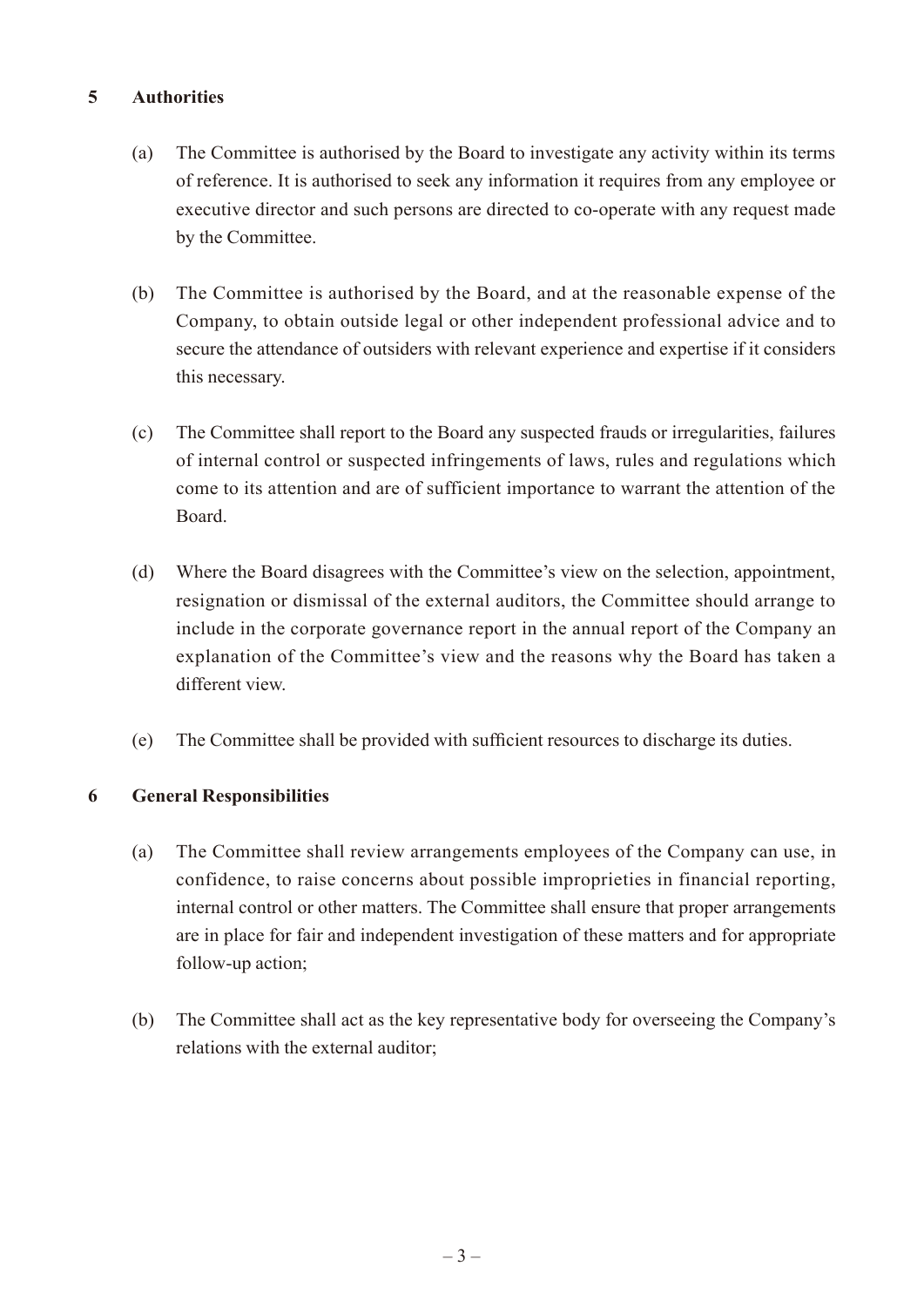- (c) The chairman of the Committee, or in the absence of the chairman, another member of the Committee or failing this his duly appointed delegate, shall be available to answer questions at the annual general meeting of the Company.
- (d) The Committee shall fulfill other responsibilities as required by the Listing Rules from time to time.

### **7 Duties**

The duties of the Committee shall be :

# *Relationship with the Company's auditors*

- (a) to be primarily responsible for making recommendations to the Board on the appointment, reappointment and removal of the external auditor, and to approve the remuneration and terms of engagement of the external auditor, and any questions of its resignation or dismissal;
- (b) to review and monitor the external auditor's independence and objectivity and the effectiveness of the audit process in accordance with applicable standards. The Committee should discuss with the auditor the nature and scope of the audit and reporting obligations before the audit commences;
- (c) to develop and implement policy on engaging an external auditor to supply non-audit services. For this purpose, "external auditor" includes any entity that is under common control, ownership or management with the audit firm or any entity that a reasonable and informed third party knowing all relevant information would reasonably conclude to be part of the audit firm nationally or internationally. The Committee should report to the Board, identifying and making recommendations on any matters where action or improvement is needed.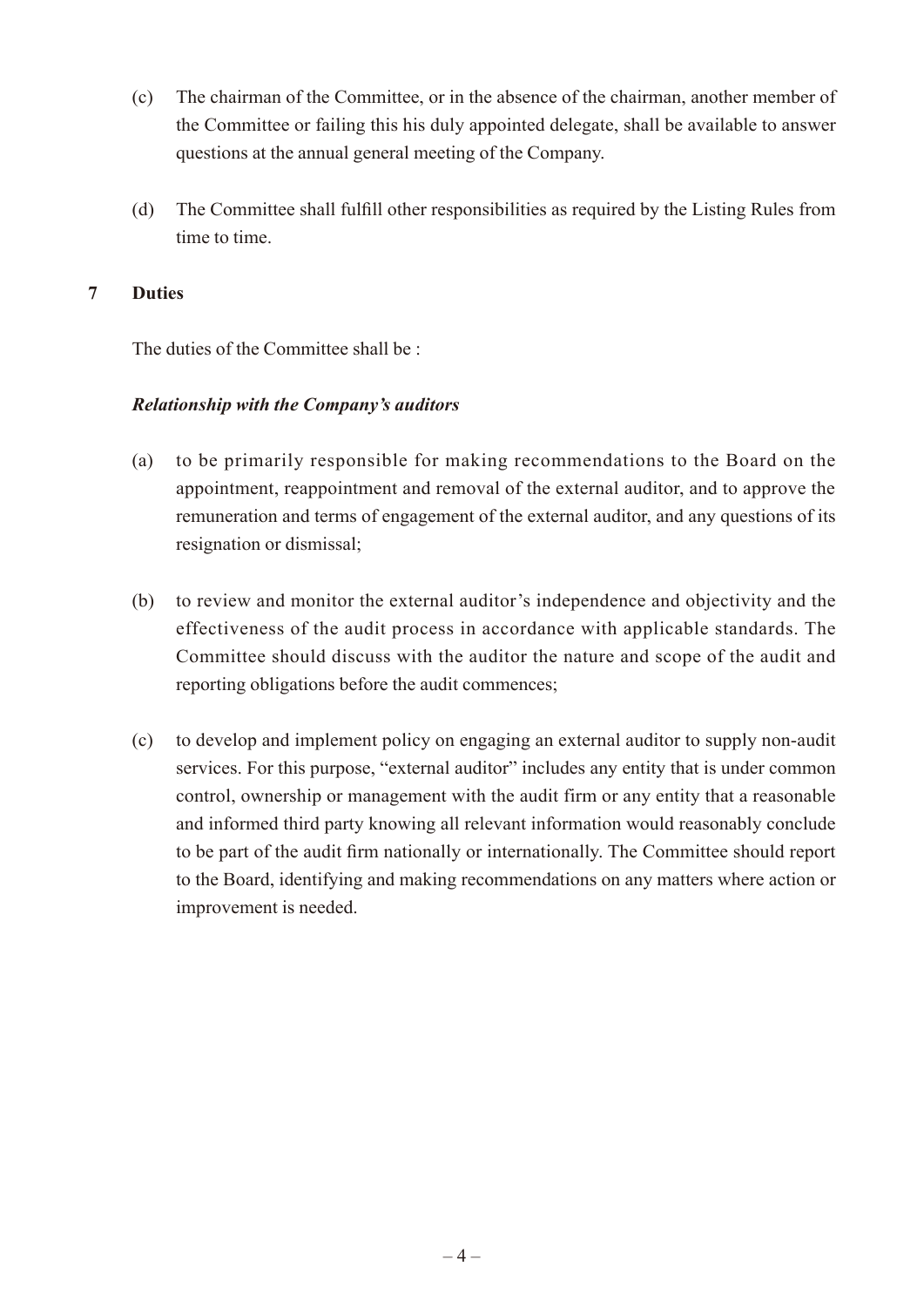### *Review of financial information of the Company*

- (d) to monitor integrity of the financial statements of the Company and the Company's annual report and accounts, half-year report and, if prepared for publication, quarterly reports, and to review significant financial reporting judgements contained in them. In this regard, in reviewing the Company's annual report and accounts, half-year report and, if prepared for publication, quarterly reports before submission to the Board, the Committee should focus particularly on:
	- (i) any changes in accounting policies and practices;
	- (ii) major judgmental areas;
	- (iii) significant adjustments resulting from audit;
	- (iv) the going concern assumptions and any qualifications;
	- (v) compliance with accounting standards; and
	- (vi) compliance with requirements under the Listing Rules and other regulatory and legal requirements.
- (e) in regard to (d) above :
	- (i) members of the Committee should liaise with the Board and senior management and the Committee must meet, at least twice a year, with the Company's auditors; and
	- (ii) the Committee should consider any significant or unusual items that are, or may need to be, reflected in the report and accounts, it should give due consideration to any matters that have been raised by the Company's staff responsible for the accounting and financial reporting function, compliance officer or auditors;

# *Oversight of the Company's financial reporting system, risk management and internal control systems*

(f) to review the Company's financial controls, and unless expressly addressed by a separate board risk committee, or by the board itself, to review the issuer's risk management and internal control systems;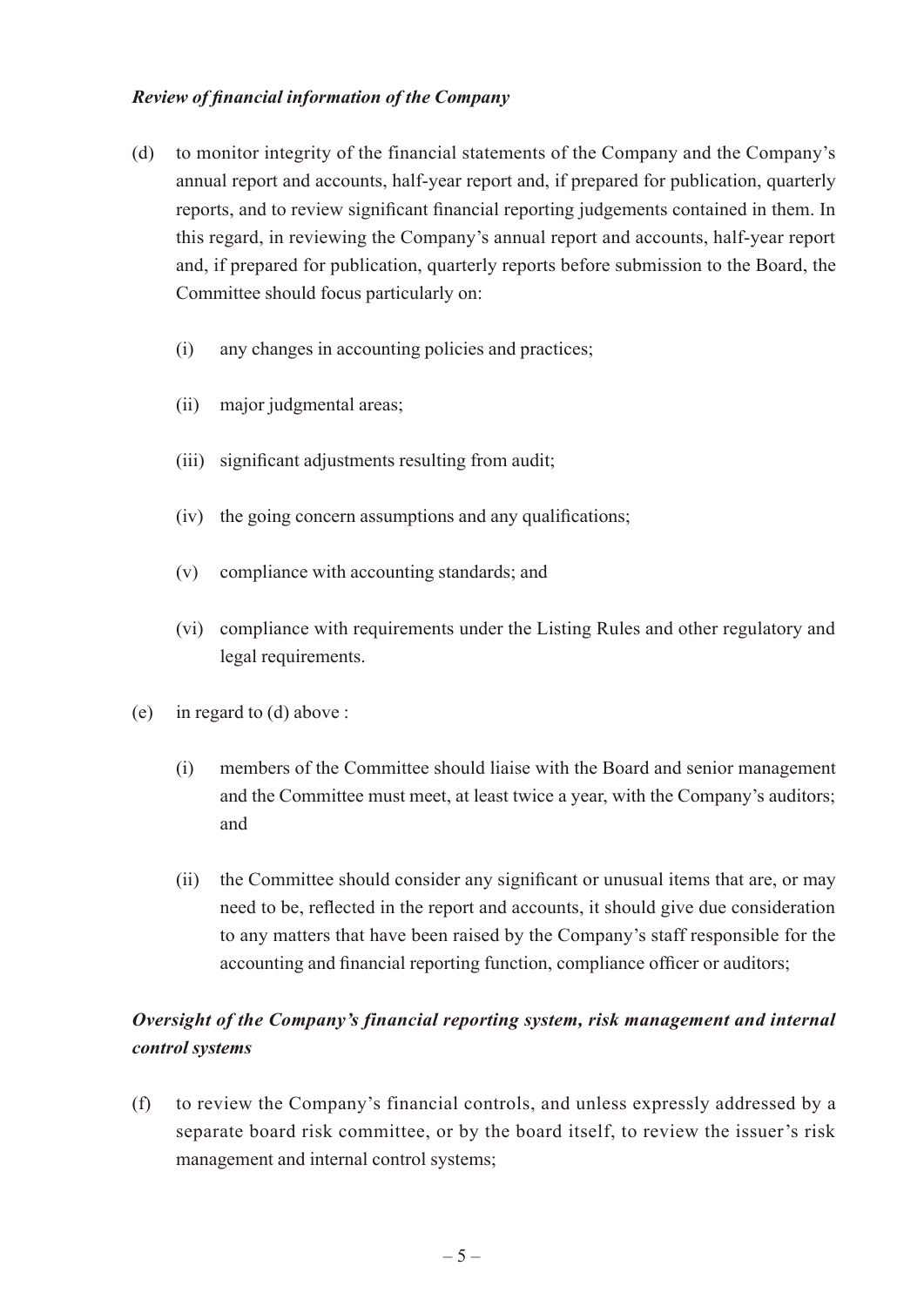- (g) to discuss the risk management and internal control systems with management to ensure that management has performed its duty to have effective systems. This discussion should include the adequacy of resources, staff qualifications and experience, training programmes and budget of the Company's accounting and financial reporting function;
- (h) to consider major investigation findings on risk management and internal control matters as delegated by the Board or on its own initiative and management's response to these findings;
- (i) where an internal audit function exists, to ensure co-ordination between the internal and external auditors, and to ensure that the internal audit function is adequately resourced and has appropriate standing within the Company, and to review and monitor its effectiveness;
- (j) to review the group's financial and accounting policies and practices;
- (k) to review the external auditor's management letter, any material queries raised by the auditor to management in respect of the accounting records, financial accounts or systems of control and management's response;
- (l) to ensure that the Board will provide a timely response to the issues raised in the external auditor's management letter;
- (m) to report to the Board on the above matters ; and
- (n) to consider other topics, as defined by the Board.

# **8 Reporting Procedures**

- (a) The Committee shall report to the Board. At the next meeting of the Board following a meeting/written resolution of the Committee, the company secretary shall submit to the Board copies of the minutes/written resolutions setting out the findings, recommendations and decisions of the Committee.
- (b) Full minutes of Committee meetings shall be kept by the secretary of the Committee. Draft and final versions of minutes of Committee meetings shall be sent to all members of the Committee for their comment and records respectively within a reasonable time after the meeting.